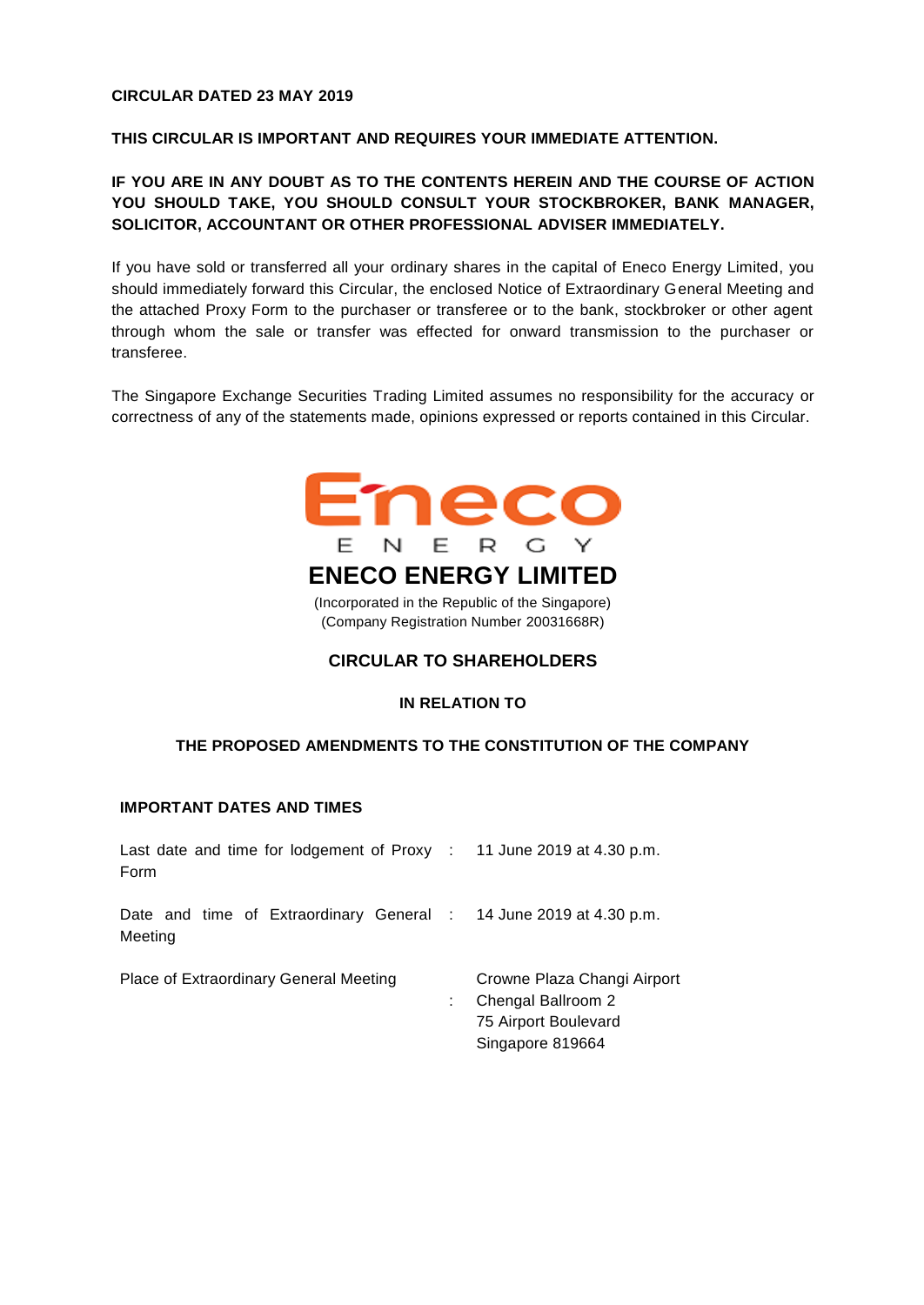## **TABLE OF CONTENTS**

| 1 <sup>1</sup>              |                                                 |  |
|-----------------------------|-------------------------------------------------|--|
|                             | 2. THE PROPOSED AMENDMENTS TO THE CONSTITUTION4 |  |
| $\mathcal{S}_{\mathcal{S}}$ |                                                 |  |
|                             |                                                 |  |
|                             |                                                 |  |
| 6.                          |                                                 |  |
| 7 <sup>7</sup>              |                                                 |  |
|                             |                                                 |  |
|                             |                                                 |  |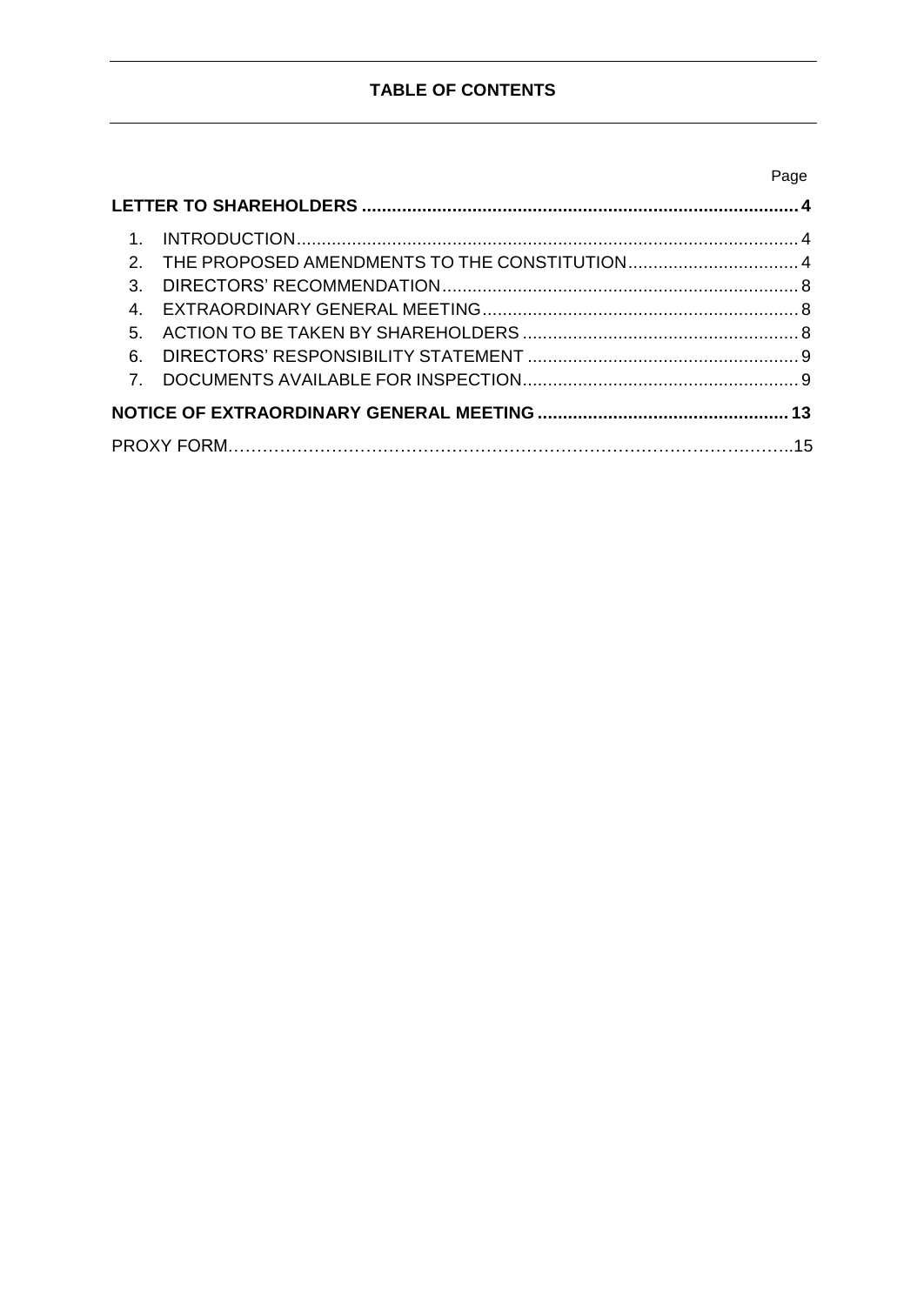### **DEFINITIONS**

For the purpose of this Circular, the following definitions shall apply throughout unless the context requires otherwise or unless otherwise stated in this Circular:

### Companies, Organisations and Agencies

| "ACRA"                                       |   | Accounting and Corporate Regulatory Authority                                                                                                      |
|----------------------------------------------|---|----------------------------------------------------------------------------------------------------------------------------------------------------|
| "CDP"                                        |   | The Central Depository (Pte) Limited                                                                                                               |
| "Company"                                    |   | <b>Eneco Energy Limited</b>                                                                                                                        |
| "SGX-ST"                                     | ÷ | Singapore Exchange Securities Trading Limited                                                                                                      |
| General                                      |   |                                                                                                                                                    |
| "Board"                                      |   | The Board of Directors of the Company as at the date of<br>this Circular                                                                           |
| "Circular"                                   |   | This circular to Shareholders dated 23 May 2019 in respect<br>of the proposed amendments to the Constitution                                       |
| "Companies Act"                              | ÷ | The Companies Act (Chapter 50) of Singapore as<br>amended, supplemented or modified from time to time                                              |
| "Constitution"                               | ÷ | The Constitution of the Company                                                                                                                    |
| "Directors"                                  | ÷ | The Directors of the Company for the time being                                                                                                    |
| "EGM"                                        |   | The extraordinary general meeting of the Company, notice<br>of which is set out on pages 13 and 14 of this Circular, to<br>be held on 14 June 2019 |
| "Group"                                      | ÷ | The Company and its subsidiaries                                                                                                                   |
| "Latest Practicable Date"                    |   | 15 May 2019 being the latest practicable date prior to the<br>printing of this Circular.                                                           |
| "Listing Manual"                             | ÷ | The listing manual of the SGX-ST, as may be amended,<br>modified or supplemented from time to time                                                 |
| "Notice of EGM"                              |   | The Notice of EGM as set out on pages 13 and 14 of this<br>Circular.                                                                               |
| "Proposed Amendments to<br>the Constitution" |   | The proposed amendments to the Constitution of the<br>Company as described in Section 2 of this Circular                                           |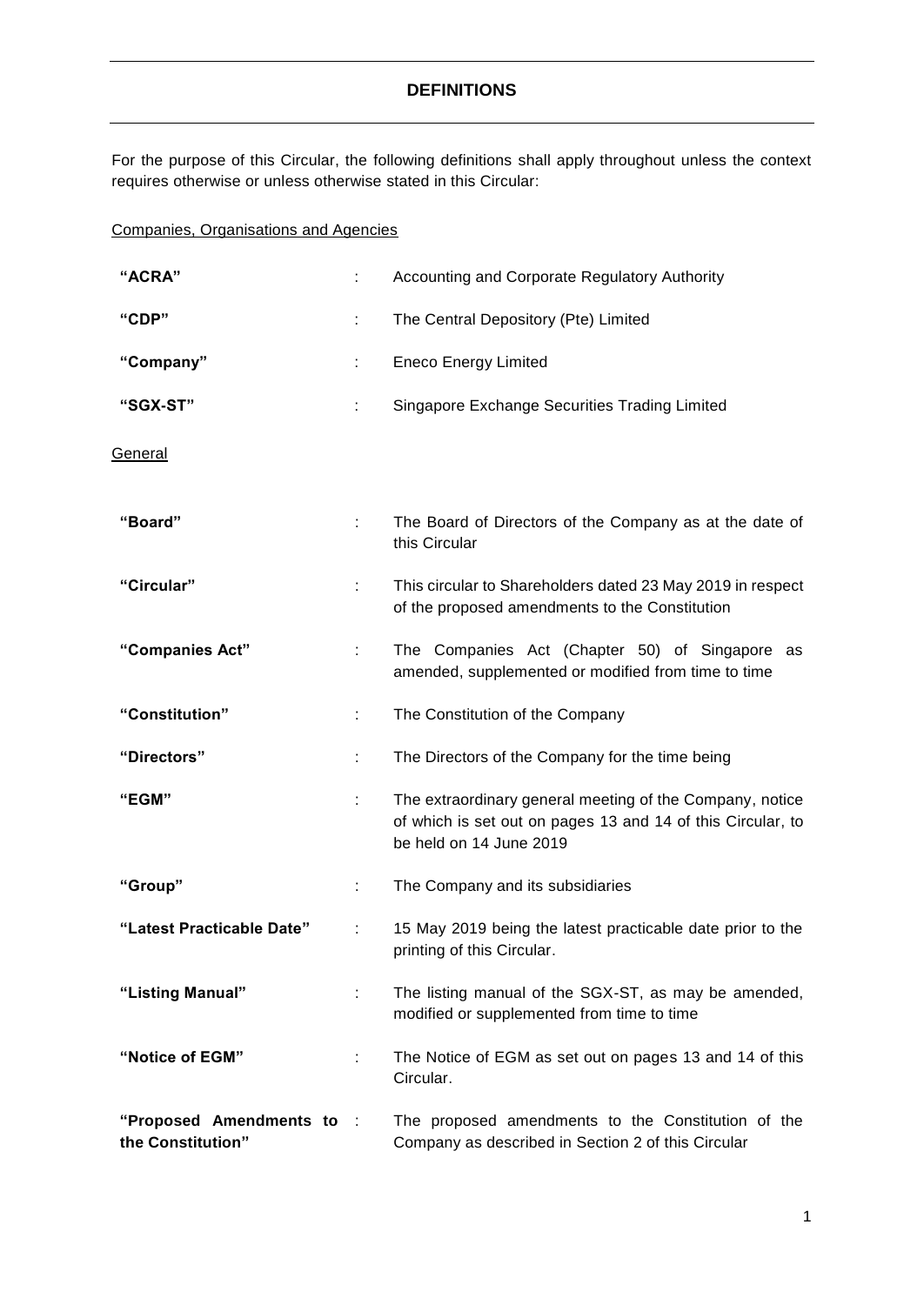### **DEFINITIONS**

| "Proxy Form"                 |                | The proxy form in respect of the EGM as set out in this<br>Circular                                                                                                                                                                                                                                                                    |
|------------------------------|----------------|----------------------------------------------------------------------------------------------------------------------------------------------------------------------------------------------------------------------------------------------------------------------------------------------------------------------------------------|
| "Register of Members"        | ÷              | The register of members of the Company                                                                                                                                                                                                                                                                                                 |
| "Securities Account"         | ÷              | The securities accounts maintained by Depositors with<br>CDP, but not including the securities accounts maintained<br>with a Depository Agent                                                                                                                                                                                          |
| "Securities and Futures Act" | $\mathbb{R}^2$ | The Securities and Futures Act (Chapter 289) of Singapore<br>as may be amended, modified or supplemented from time<br>to time                                                                                                                                                                                                          |
| "Shareholders"               |                | The registered holders of Shares in the Register of<br>Members, except that where the registered holder is CDP,<br>the term "Shareholders" shall, in relation to such Shares,<br>shall mean the persons named as Depositors in the<br>Depository Register and whose Securities Account<br>maintained with CDP are credited with Shares |
| "Shares"                     |                | Ordinary shares in the share capital of the Company                                                                                                                                                                                                                                                                                    |
| "Subsidiary"                 | ÷              | A Company which is for the time being a subsidiary of the<br>Company, as defined by Section 5 of the Companies Act                                                                                                                                                                                                                     |
| "Substantial Shareholder"    | ÷              | A person who holds directly or indirectly not less than five<br>per cent. (5.00%) of the total number of issued Shares<br>(excluding treasury shares).                                                                                                                                                                                 |

Countries, currencies, units and others

| "S\$" and " <b>cents</b> "  |                                       |  | Singapore dollars and cents respectively, the lawful |  |
|-----------------------------|---------------------------------------|--|------------------------------------------------------|--|
|                             | currency of the Republic of Singapore |  |                                                      |  |
| "%" or " <b>per cent.</b> " | Per centum or percentage              |  |                                                      |  |

The terms **"Depositor", "Depositor Agent**" and **"Depository Register"** shall have the meanings ascribed to them respectively in Section 81SF of the Securities and Futures Act.

Any reference in this Circular to any statute or enactment or the Listing Manual is a reference to that statute or enactment or the Listing Manual for the time being amended or re-enacted. Any word defined under the Companies Act, the Listing Manual, the Securities and Futures Act or any statutory modification thereof and used in this Circular shall have the same meaning assigned to it under the Companies Act, the Listing Manual, the Securities and Futures Act or any statutory modification thereof, as the case may be, unless otherwise provided.

Words importing the singular shall, where applicable, include the plural where the context admits and vice versa*,* and words importing the masculine gender shall, where applicable, include the feminine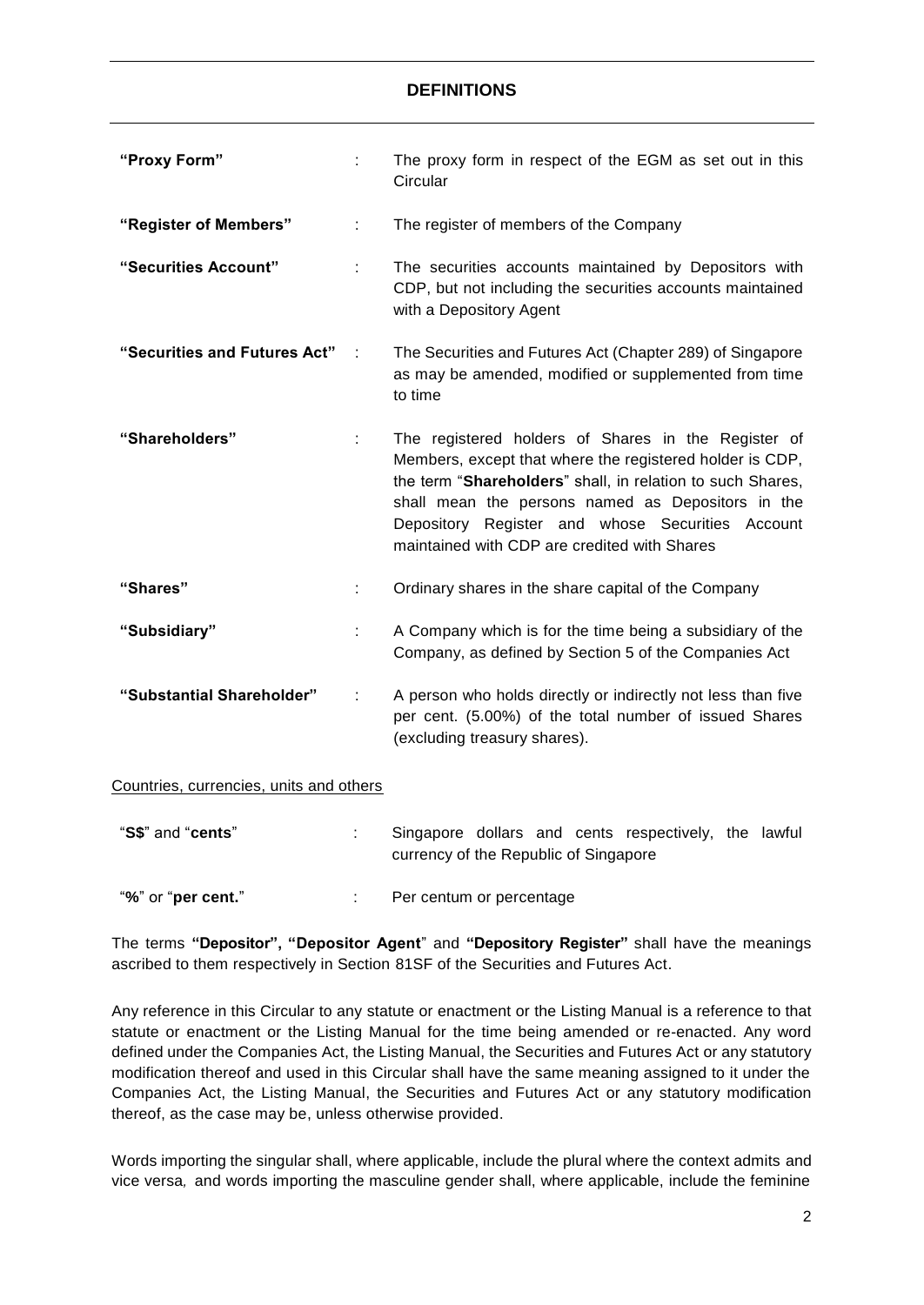### **DEFINITIONS**

and neuter genders and vice versa. References to persons shall, where applicable include corporations.

Any reference to a time of day or date in this Circular shall be a reference to Singapore time and dates unless otherwise stated.

[*The rest of this page has been intentionally left blank*]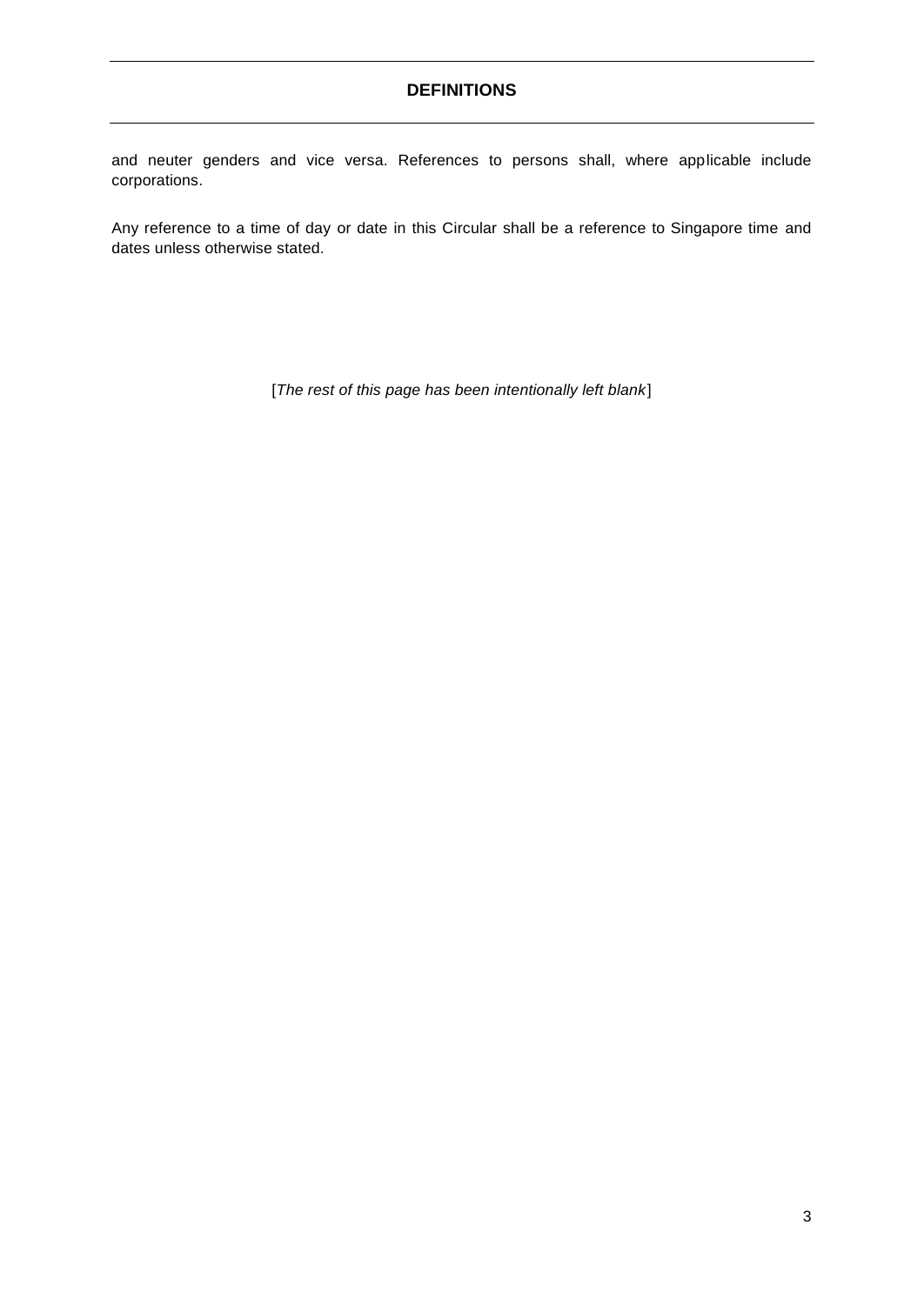#### **ENECO ENERGY LIMITED**

(Incorporated in the Republic of the Singapore) (Company Registration Number 200301668R)

#### <span id="page-5-0"></span>**Board of Directors:**

Low Chai Chong (Chairman, Independent Director) Aditya Wisnuwardana Seky Soeryadjaya (Chief Executive Officer/Executive Director) Patrick Tan Tse Chia (Independent Director) Teo Cheow Beng (Independent Director) Koji Yoshihara (Non-Independent Non-Executive Director) **Registered Office:**

300 Tampines Ave 5 #05-02, Singapore 529653

23 May 2019

To: The Shareholders of **ENECO ENERGY LIMITED**

Dear Sir/Madam

#### **THE PROPOSED AMENDMENTS TO THE CONSTITUTION OF THE COMPANY**

#### <span id="page-5-1"></span>**1. INTRODUCTION**

The purpose of this Circular is to provide Shareholders with the rationale for, and information relating to the Proposed Amendments to the Constitution, and to seek the approval of Shareholders in respect of the same at the EGM of the Company to be held on 14 June 2019.

The SGX-ST assumes no responsibility for the accuracy or correctness of any statements or opinions made in this Circular.

### <span id="page-5-2"></span>**2. THE PROPOSED AMENDMENTS TO THE CONSTITUTION**

#### **2.1 Background and Rationale**

On 22 March 2017, SGX-ST announced amendments to the Listing Manual (which took effect from 31 March 2018) to, *inter alia,* enable listed companies to use electronic communications to transmit annual reports and other documents to their shareholders, provided such companies have obtained consent, whether express, deemed or implied, from the relevant shareholder(s).

Rule 730(2) of the Listing Manual provides that if an issuer amends its articles of association or other constituent documents, they must be made consistent with all the listing rules prevailing at the time of amendment.

The Company is accordingly proposing to amend its Constitution to: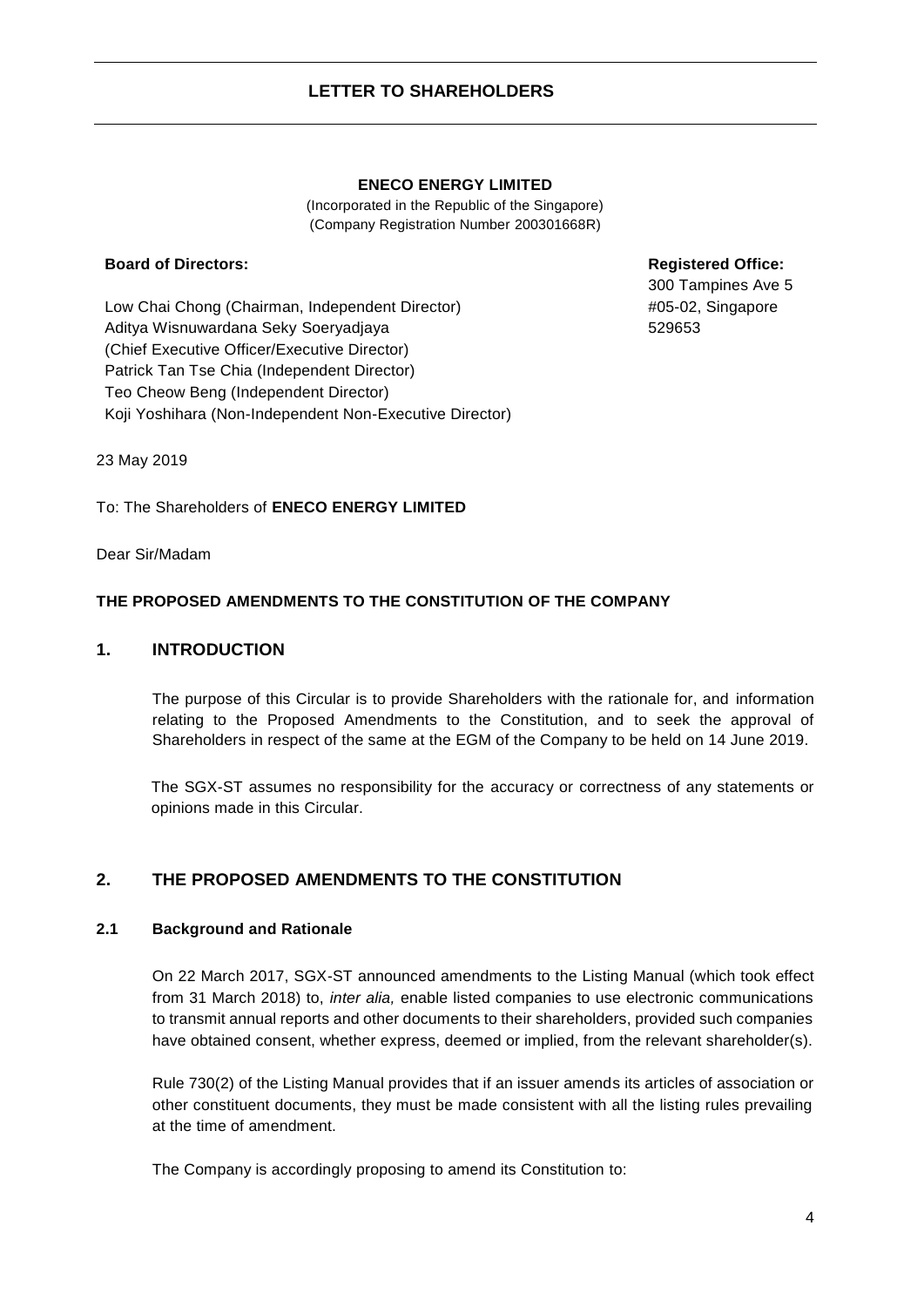- (i) allow for electronic transmission of documents (including notices, circulars and annual reports) to Shareholders, to promote environmental sustainability and enable greater efficiency and cost savings; and
- (ii) align its Constitution with the prevailing rules of the Listing Manual as at the Latest Practicable Date, in compliance with Rule 730(2).

The proposed amendments to the Constitution, struck through for deletions and underlined for insertions, are set out in full in the Appendix to this Circular and are subject to Shareholders' approval by special resolution at the EGM. If approved by Shareholders, the Proposed Amendments to the Constitution will become effective immediately after the EGM.

#### **2.2 Summary of the Proposed Amendments to the Constitution**

The following is a summary of the Proposed Amendments to the Constitution, and should be read in conjunction with the Appendix to this Circular.

#### Regulation 168

It is proposed that Regulation 168 be amended to provide for the electronic transmission of documents (including notices, circulars and annual reports) following the introduction of simplified procedures for the sending of documents electronically pursuant to Part IV of Chapter 12 of the Listing Manual and Section 387C of the Companies Act, as set out in the Appendix to this Circular. Companies can, subject to certain statutory and Listing Manual safeguards, make use of these simplified procedures where a shareholder has given express, implied or deemed consent for such companies to do so.

The Company regards express consent as being given where a shareholder gives notice in writing to the Company that he consents to having documents transmitted to him via electronic communications.

There is deemed consent ("**Deemed Consent**") from a shareholder where:

- (i) the Constitution of the issuer:
	- a. provides for the use of electronic communications;
	- b. specifies the manner in which electronic communications is to be used; and
	- c. specifies that the shareholder will be given an opportunity to elect within a specified period of time, whether to receive such document by way of electronic communications or as a physical copy; and
- (ii) the issuer has separately notified the shareholder directly in writing on at least one occasion of the following;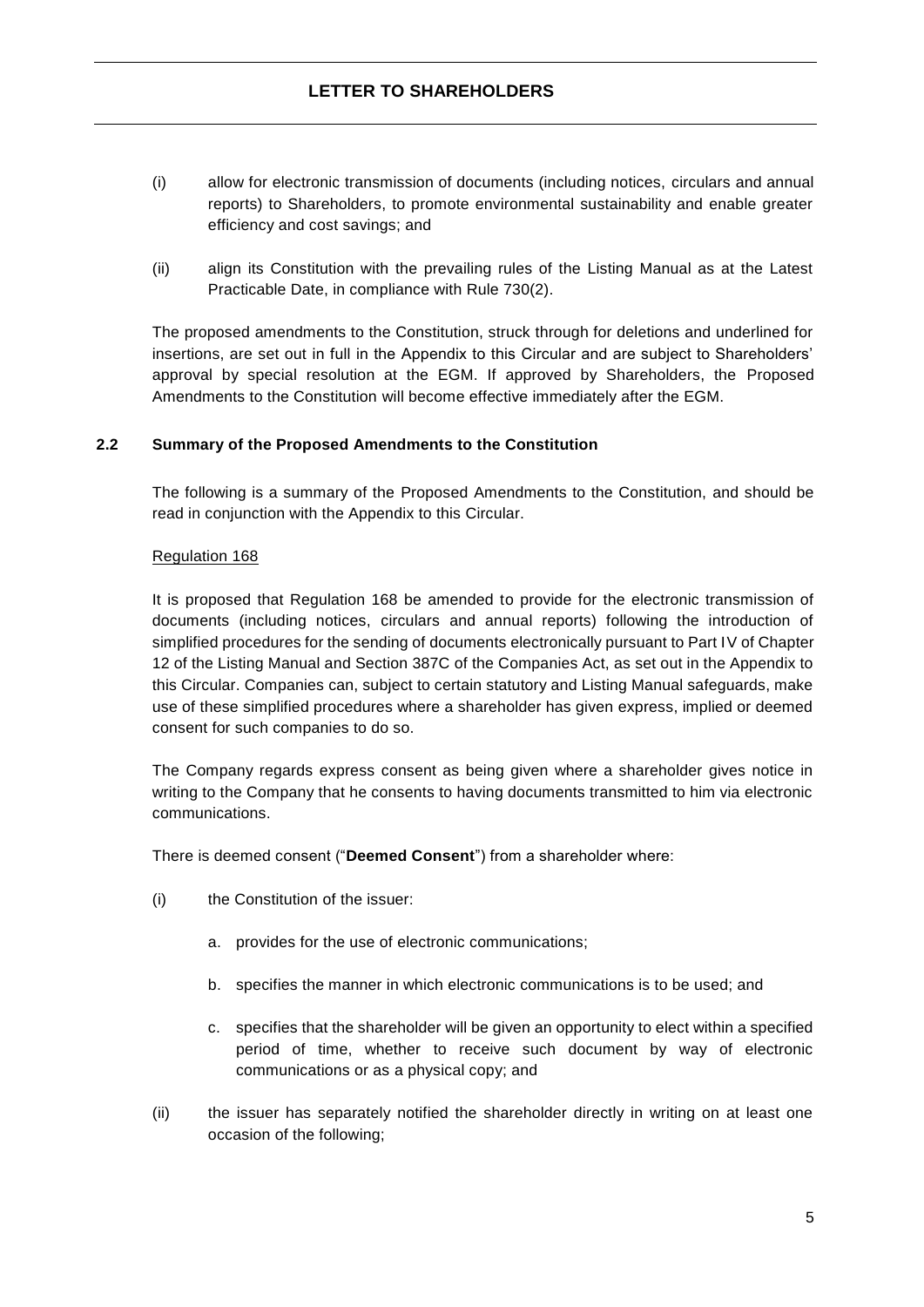### **LETTER TO SHAREHOLDERS**

- a. that the shareholder has a right to elect, within a time specified in the notice from the issuer, whether to receive documents in either electronic or physical copies;
- b. that if the shareholder does not make an election, documents will be sent to the shareholder by way of electronic communications;
- c. the manner in which electronic communications will be used is the manner specified in the Constitution of the issuer;
- d. that the election is a standing election, but that the shareholder may make a fresh election at any time; and
- e. until the shareholder makes a fresh election, the election that is conveyed to the issuer last in time prevails over all previous elections as the shareholder's valid and subsisting election in relation to all documents to be sent.

A shareholder has given implied consent ("**Implied Consent**") where the Constitution of the issuer:

- (i) provides for the use of electronic communications;
- (ii) specifies the manner in which electronic communications is to be used; and
- (iii) provides that the shareholder shall agree to receive such document by way of such electronic communications and shall not have a right to elect to receive a physical copy of such document.

However, Rule 1210 of the Listing Manual provides that an issuer is still required to send certain documents to shareholders by way of physical copies. Such documents are as follows:

- (i) forms or acceptance letters that shareholders may be required to physically complete;
- (ii) notice of meetings, excluding circulars or letters referred in that notice;
- (iii) notices and documents relating to takeover offers and rights issues; and
- (iv) notices under Rules 1211 and 1212 of the Listing Manual.

Rule 1211 of the Listing Manual provides that where an issuer uses electronic communications to send a document to a shareholder, the issuer shall inform that shareholder as soon as practicable of how to request a physical copy of that document from the issuer. The issuer shall provide a physical copy of that document upon such request.

Rule 1212 of the Listing Manual provides that where an issuer uses website publication as the form of electronic communications, the issuer shall separately provide a physical notification to shareholders notifying them of the following:

(i) the publication of the document on the website;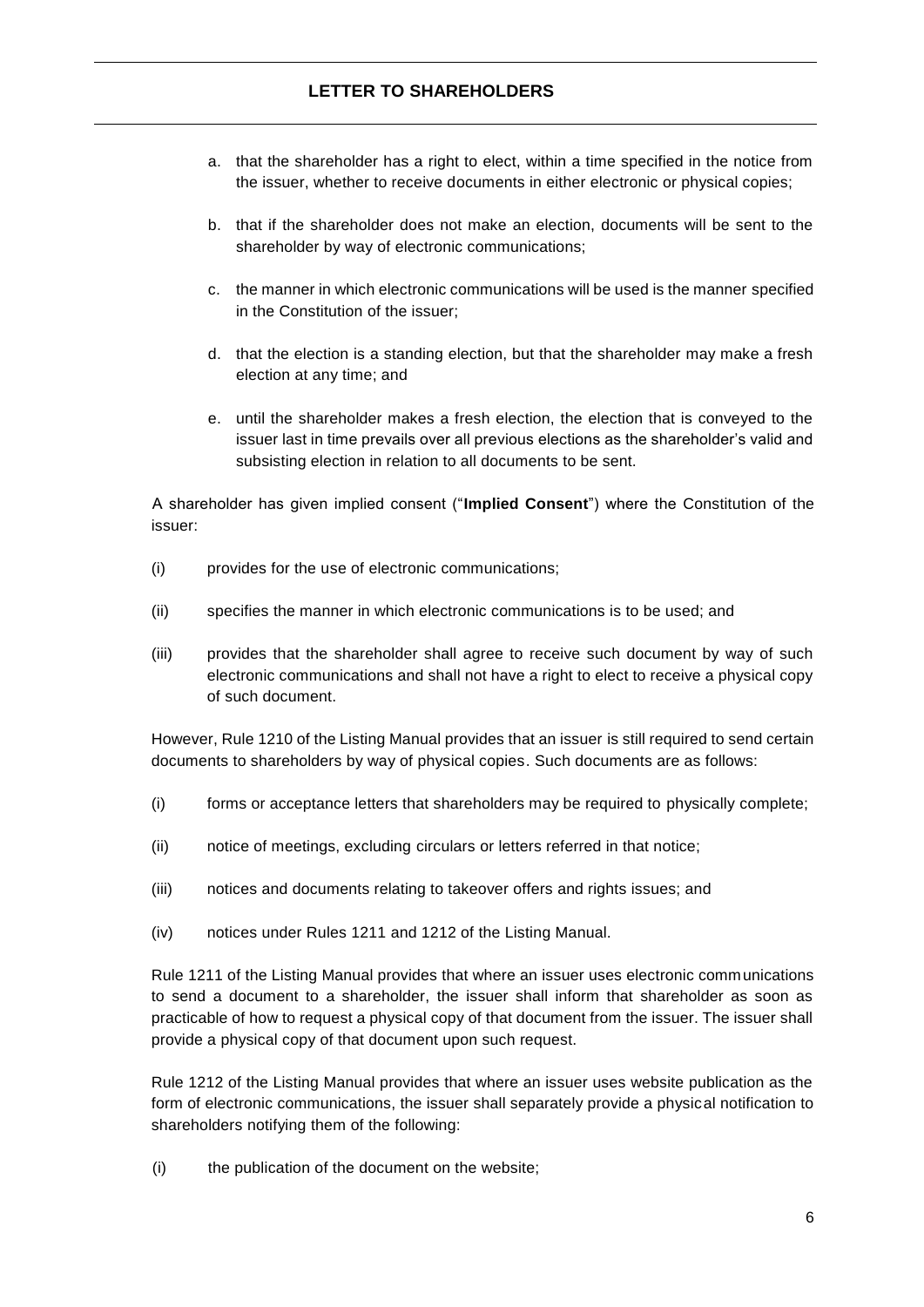- (ii) if the document is not available on the website on the date of notification, the date on which it will be available;
- (iii) the address of the website;
- (iv) the place on the website where the document maybe accessed; and
- (v) how to access the document.

#### *Relevant provisions of the Companies Act*

Under Section 387C of the Companies Act, regulations may be made to exclude any notice or document or any class of notices or documents from the application of Section 387C, provide for safeguards for the use of electronic communications under Section 387C, and provide that a shareholder who is deemed to have consented to receive notices or documents by way of electronic communications may make a fresh election to receive such notice or document as a physical copy and the manner in which the fresh election may be made.

Certain safeguards for the use of the Deemed Consent and Implied Consent regimes are prescribed under Regulation 89C of the Companies Regulations. Regulation 89D of the Companies Regulations provides that notices and documents relating to any take-over offer of the Company and any rights issue by the Company are excluded from the application of Section 387C of the Companies Act.

#### *Proposed amendments to Regulation 168*

The amended Regulation 168 provides, *inter alia,* that:

- (i) notice and documents may be sent to Shareholders using electronic communications either to a Shareholder's current address (which may be an email address) or by making it available on a website;
- (ii) for these purposes, a Shareholder is deemed to have agreed to receive such notices and documents by way of electronic communications and shall not have a right to elect to receive a physical copy of such notices and documents (this is the Implied Consent regime permitted under Section 387C of the Companies Act and Rule 1209(2) of the Listing Manual);
- (iii) notwithstanding sub-paragraph (ii) above, the Directors may, at their discretion, decide to give Shareholders an opportunity to elect to opt out of receiving such notices and documents by way of electronic communications, and a Shareholder is deemed to have consented to receive such notices and documents by way of electronic communications if he was given such an opportunity but failed to opt out within the specified time (this is the Deemed Consent regime permitted under Section 387C of the Companies Act and Rule 1209(1) of the Listing Manual).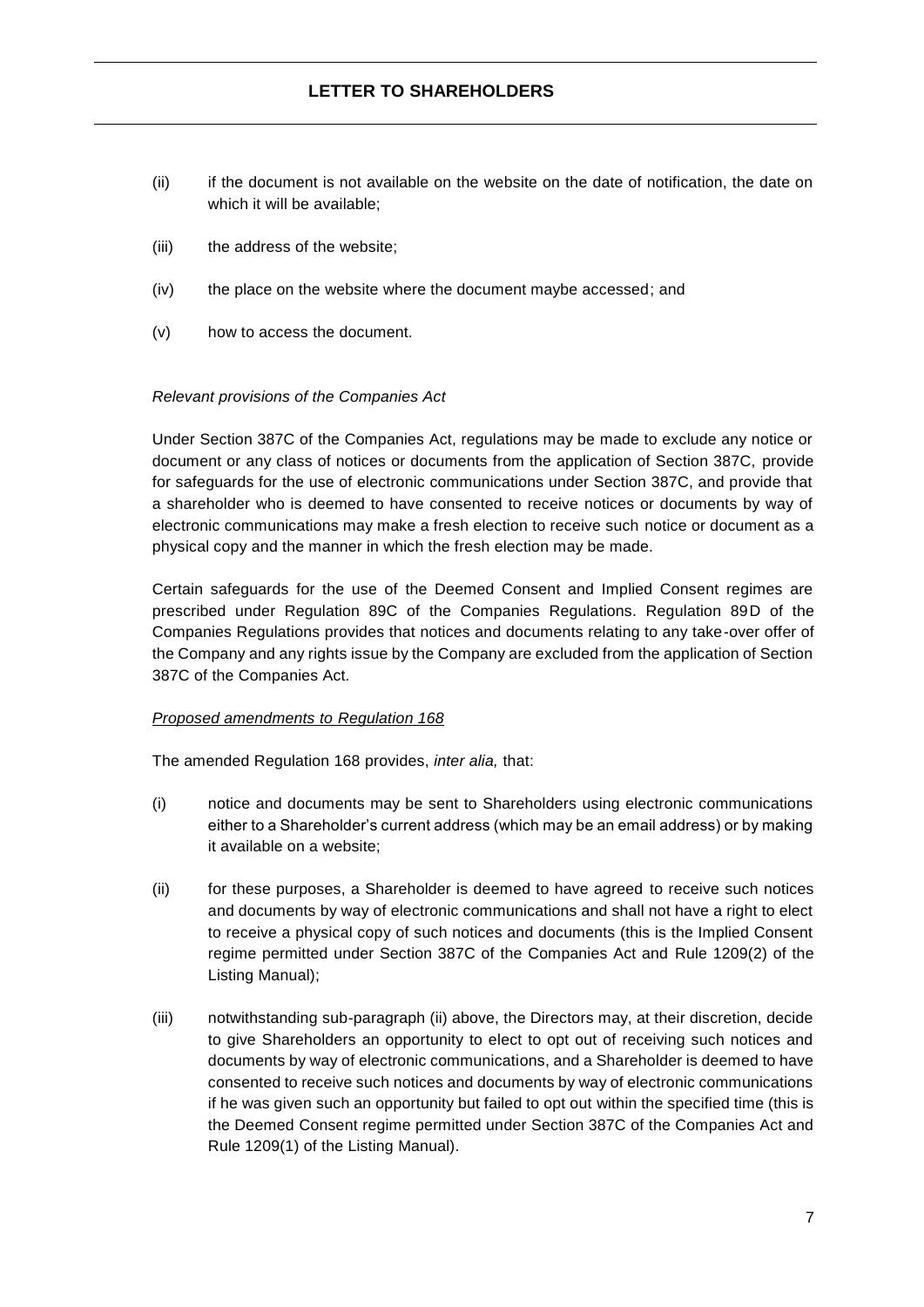Regulation 168 further provides that, subject to the Companies Act and the Listing Manual, in the case of service on a website, the Company must give separate notice of the publication of the notice or document on that website and the manner in which the notice or document may be accessed, to Shareholders by any one or more of the following means: (1) sending such notice to them personally or through the post; (2) sending such notice using electronic communications to their current addresses (which may be email addresses); (3) by way of an advertisement in the daily press; and/or (4) by way of announcement on the SGX-ST.

The amendments to Regulation 168 will promote environment sustainability and enable greater efficiency and cost savings in the transmission of documents from the Company to the Shareholders. The Company will comply with the requirements of the Companies Act and the Listing Manual if and when it decides to transmit notices and documents electronically to its Shareholders.

#### *Proposed amendments to Regulation 95*

Regulation 95 has been updated to clarify that if a Shareholder submits a proxy form and subsequently attends the meeting in person and votes, the appointment of the proxy is deemed to be revoked at the point when the Shareholder attends the meeting. This is in line with Paragraph 3.3 of Practice Note 7.5 of the Listing Manual.

### <span id="page-9-0"></span>**3. DIRECTORS' RECOMMENDATION**

Having considered the rationale and benefits of the Proposed Amendments to the Constitution, the Directors are of the opinion that the Proposed Amendments to the Constitution is in the best interests of the Company. Accordingly, the Directors recommend that Shareholders vote in favour of the Special Resolution in respect of the Proposed Amendments to the Constitution to be proposed at the EGM.

### <span id="page-9-1"></span>**4. EXTRAORDINARY GENERAL MEETING**

The EGM, notice of which is set out on pages 13 and 14 of this Circular, is being convened on 14 June 2019 at Crowne Plaza Changi Airport, Chengal Ballroom 2, 75 Airport Boulevard, Singapore 819664 at 4.30 p.m., for the purpose of considering and, if thought fit, passing with or without any modification to the Special Resolution set out in the Notice of EGM on pages 13 and 14 of this Circular.

If you are a Depositor, you shall not be entitled to attend and vote at the EGM unless you are shown to have Shares entered against your name in the Depository Register as at 72 hours before the time appointed for holding the EGM, as certified by CDP to the Company.

### <span id="page-9-2"></span>**5. ACTION TO BE TAKEN BY SHAREHOLDERS**

#### **5.1 Lodgement of Proxies**

Shareholders who are unable to attend the EGM and wish to appoint a proxy to attend and vote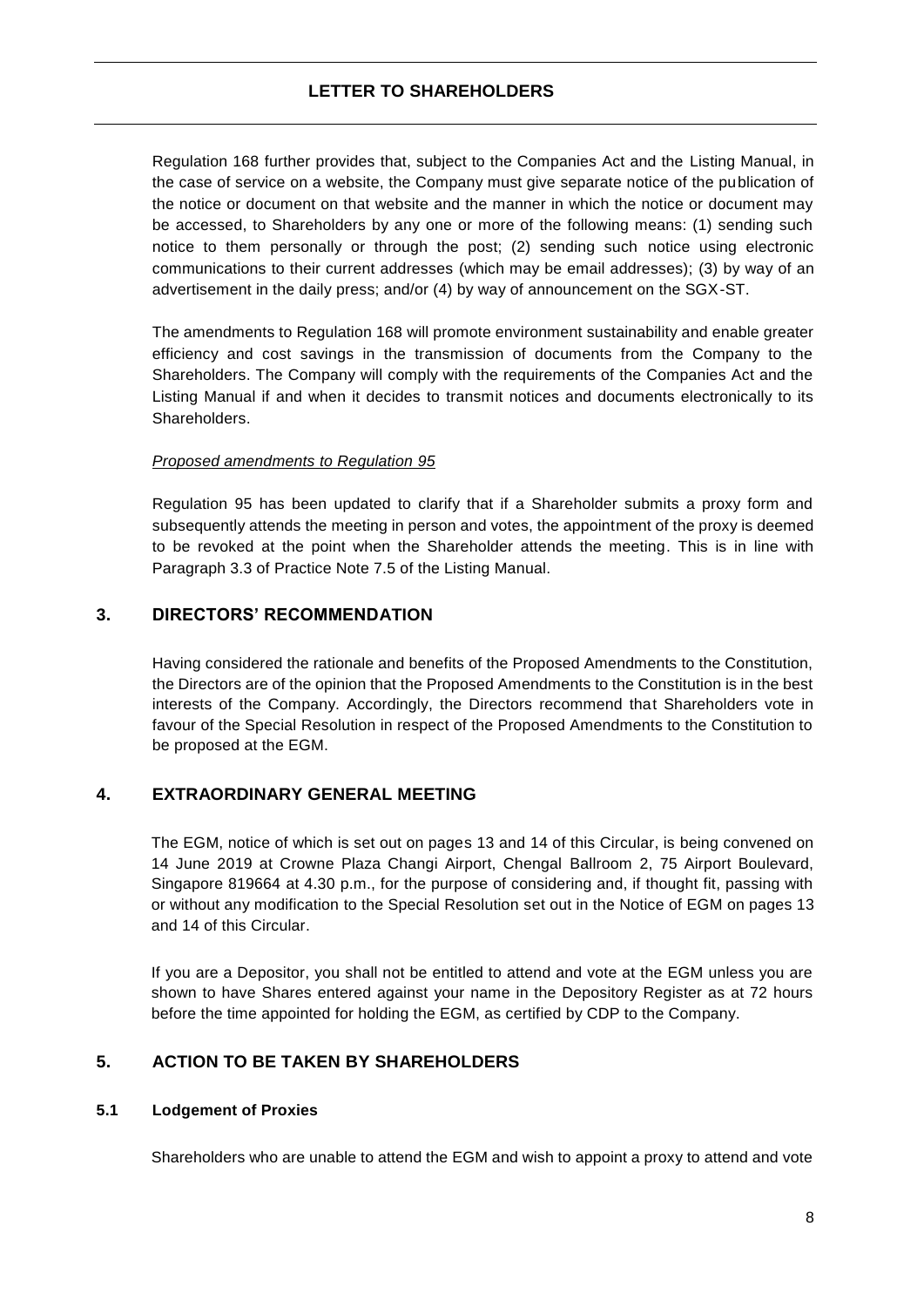### **LETTER TO SHAREHOLDERS**

on their behalf should complete, sign and return the Proxy Form attached to the Notice of EGM in accordance with the instructions printed thereon as soon as possible and in any event, must be deposited at Tricor Barbinder Share Registration Services (A division of Tricor Singapore Pte. Ltd.), either by hand at 80 Robinson Road, #11-02, Singapore 068898 or by post at 80 Robinson Road, #02-00, Singapore 068898 not less than 72 hours before the time fixed for holding the EGM. The completion and sending of the Proxy Form by a Shareholder will not preclude him from attending and voting in person at the EGM in place of his proxy if he wishes to do so.

#### **5.2 Depositors**

A Depositor shall not be regarded as a Shareholder entitled to attend the EGM and to speak and vote thereat unless he is shown to have Shares entered against his name in the Depository Register, as certified by the CDP, as at 72 hours before the EGM.

### <span id="page-10-0"></span>**6. DIRECTORS' RESPONSIBILITY STATEMENT**

The Directors collectively and individually accept full responsibility for the accuracy of the information given in this Circular and confirm after making all reasonable enquiries that, to the best of their knowledge and belief, this Circular constitutes full and true disclosure of all material facts about the Proposed Amendments to the Constitution, the Company and its subsidiaries, and the Directors are not aware of any facts the omission of which would make any statement in this Circular misleading.

Where information in the Circular has been extracted from published or otherwise publicly available sources or obtained from a named source, the sole responsibility of the Directors has been to ensure that such information has been accurately and correctly extracted from these sources and/or reproduced in this Circular in its proper form and context.

### <span id="page-10-1"></span>**7. DOCUMENTS AVAILABLE FOR INSPECTION**

A copy of the Constitution will be available for inspection at the registered office of the Company at 300 Tampines Avenue 5, #05-02 Singapore 529653 during normal business hours on any weekday (public holidays excepted) from the date of this Circular up to and including the date of the EGM:

Yours faithfully, For and on behalf of the Board of Directors

Aditya Wisnuwardana Seky Soeryadjaya Chief Executive Officer and Executive Director **ENECO ENERGY LIMITED**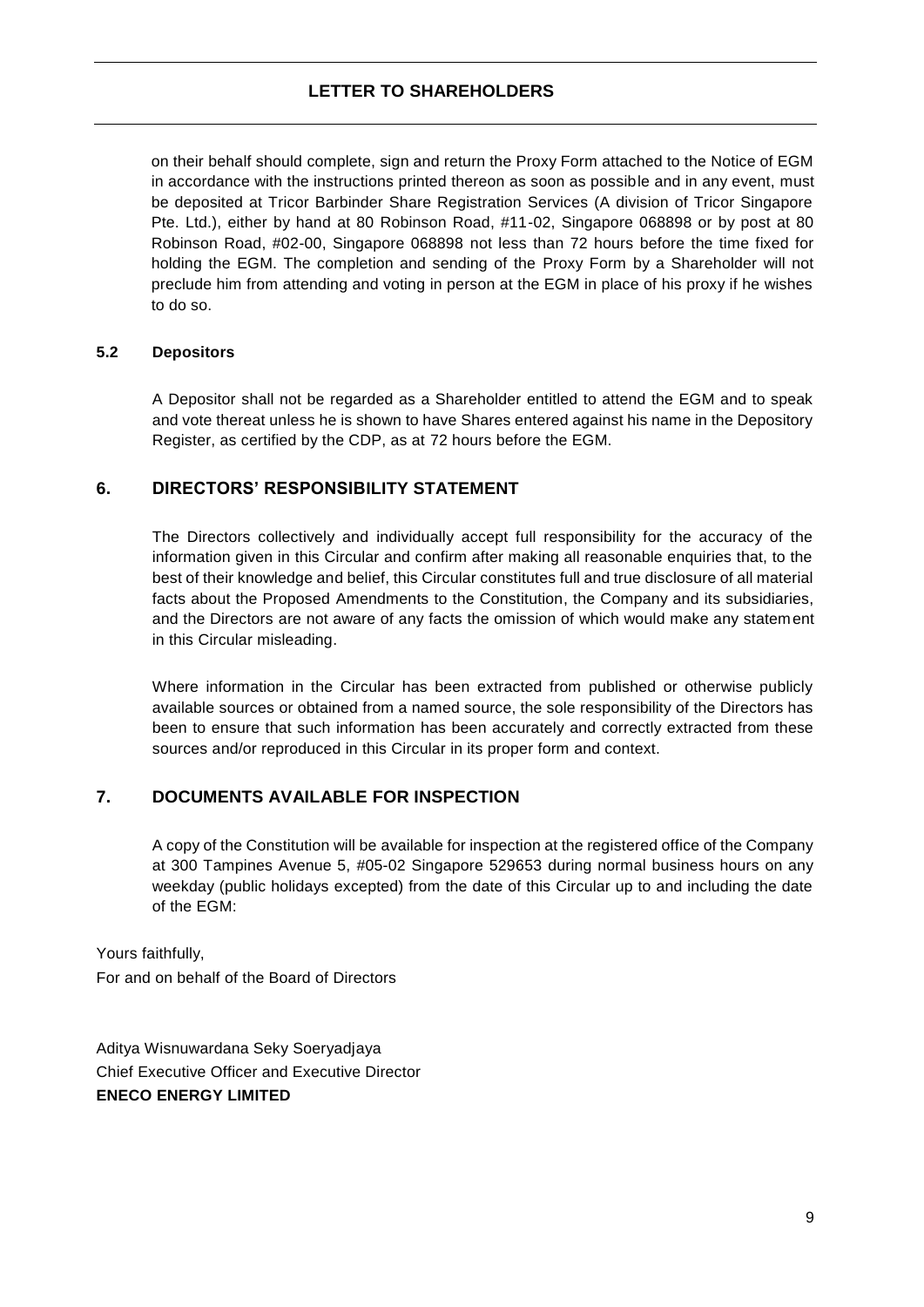#### **APPENDIX**

The proposed amendments to the Constitution of the Company are set out below. It is proposed that the following Regulations in the Constitution be amended in the following manner where text in strikethrough indicates deletions from and underlined text indicates additions to the Constitution of the Company.

#### **VOTES OF MEMBERS**

#### 95. An instrument of proxy:-

(a) if sent personally or by post, must be left at such place or one of such places (if any) as may be specified for that purpose in or by way of note to or in any document accompanying the notice convening the General Meeting (or, if no place is so specified, at the Office); or

(b) subject always to Regulation 168, if submitted by electronic communication, must be received through such means as may be specified for that purpose in or by way of note to or in any document accompanying the notice convening the General Meeting,

Where an instrument appointing a proxy is signed on behalf of the appointor by an attorney, and in either case the instrument of proxy, together with the duly stamped letter or the power of attorney or other authority, if any, or a duly certified copy thereof shall (failing previous registration with the Company) if required by law, be duly stamped and be deposited at the Office, not less than seventy-two hours before the time for holding the meeting or adjourned meeting at which the person named in the instrument proposes to vote and in default the instrument of proxy shall not be treated as valid. The deposit of an instrument appointing a proxy does not preclude the Member concerned from attending and voting in person at the General Meeting, as well as for any adjournment of the meeting to which it relates. In such an event, the appointment of the proxy or proxies is deemed to be revoked by the Member concerned at the point when the Member attends the General Meeting.

#### **NOTICES**

(2) Notwithstanding the aforesaid provisions, where the

168. (1) A notice or other document may be served by the Company upon a Member, either personally, or by sending it through the post in a prepaid letter or by telex or facsimile transmission addressed to such Member at his address as appearing in the Register or in the Depository Register, as the case may be.

How notices and documents to be served.

Lodgement of instrument appointing proxy.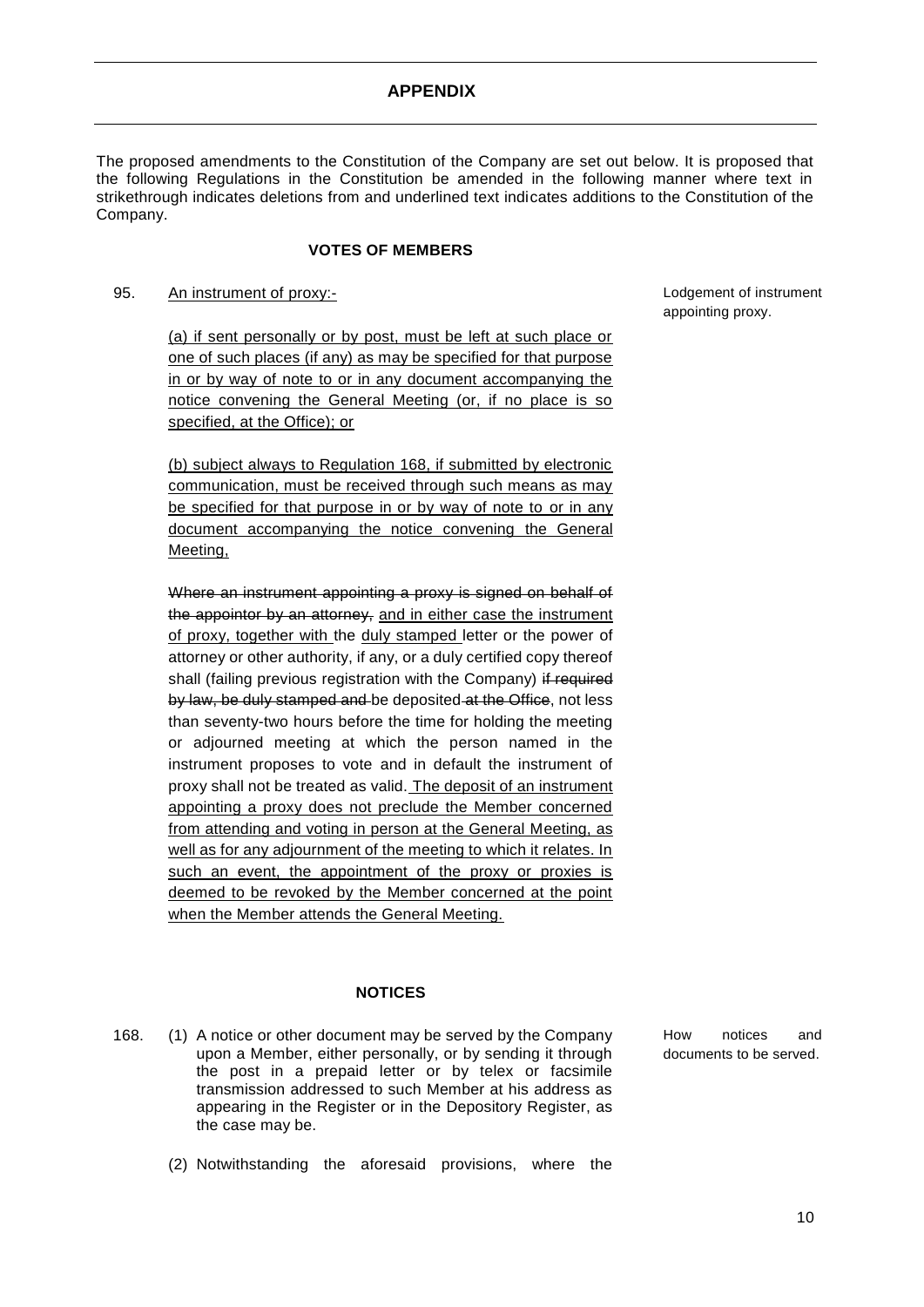#### **APPENDIX**

Directors have determined that any notice or other document shall not be served to a Member in any country or jurisdiction outside the Republic of Singapore, any Member who is described in the Register or in the Depository Register, as the case may be, by an address not within the Republic of Singapore shall be deemed to be duly served with such notice or document when such notice or document is duly posted up in the Office.

- (3) Without prejudice to the provisions of Regulation 168(1) and but subject otherwise to the Act and any applicable listing rules relating to electronic communications, any notice or document (including, without limitations, any financial statements, balance-sheet, circular or report) which is required or permitted to be given, sent or served under the Act or under this Constitution by the Company, or by the Directors, to a Member or officer or Auditor of the Company may be given, sent or served using electronic communications:-
	- (a) to the current address (as provided for in the Act, which may be, but is not limited to, an email address) of that person; or
	- (b) by making it available on a website prescribed by the Company from time to time, in accordance with the provisions of this Constitution, the Act, applicable regulations and the listing rules.

in accordance with the provisions of this Constitution, the Act and/or any other applicable regulations or procedures.

- (4) Subject to the Act and any regulations made thereunder and the listing rules relating to electronic communications, Ffor the purposes of clauseRegulation 168(3), a Member has given implied consent and shall agree to receive such notice or document by way of such electronic communications and subject to the provisions of the Act and the listing rules, shall not have a right to elect to receive a physical copy of such notice or document. Implied consent.
- (5) Notwithstanding clauseRegulation 168(4) and subject to the prevailing listing rules and the provisions of the Act, the Directors may, at their discretion, at any time give a Member an opportunity to elect within a specified period of time whether to receive such notice or document by way of electronic communications or as a physical copy. A Member shall be deemed to have consented to receive such notice or document by way of electronic communications if he was, by notice in writing given such an opportunity to elect, within such period of time specified in the notice, whether to receive the notice or document by way of electronic communications or as a physical copy, and the Member failed to make an election within the specified time, and he shall not in such an event have a right to receive a physical

Electronic communications.

Deemed consent.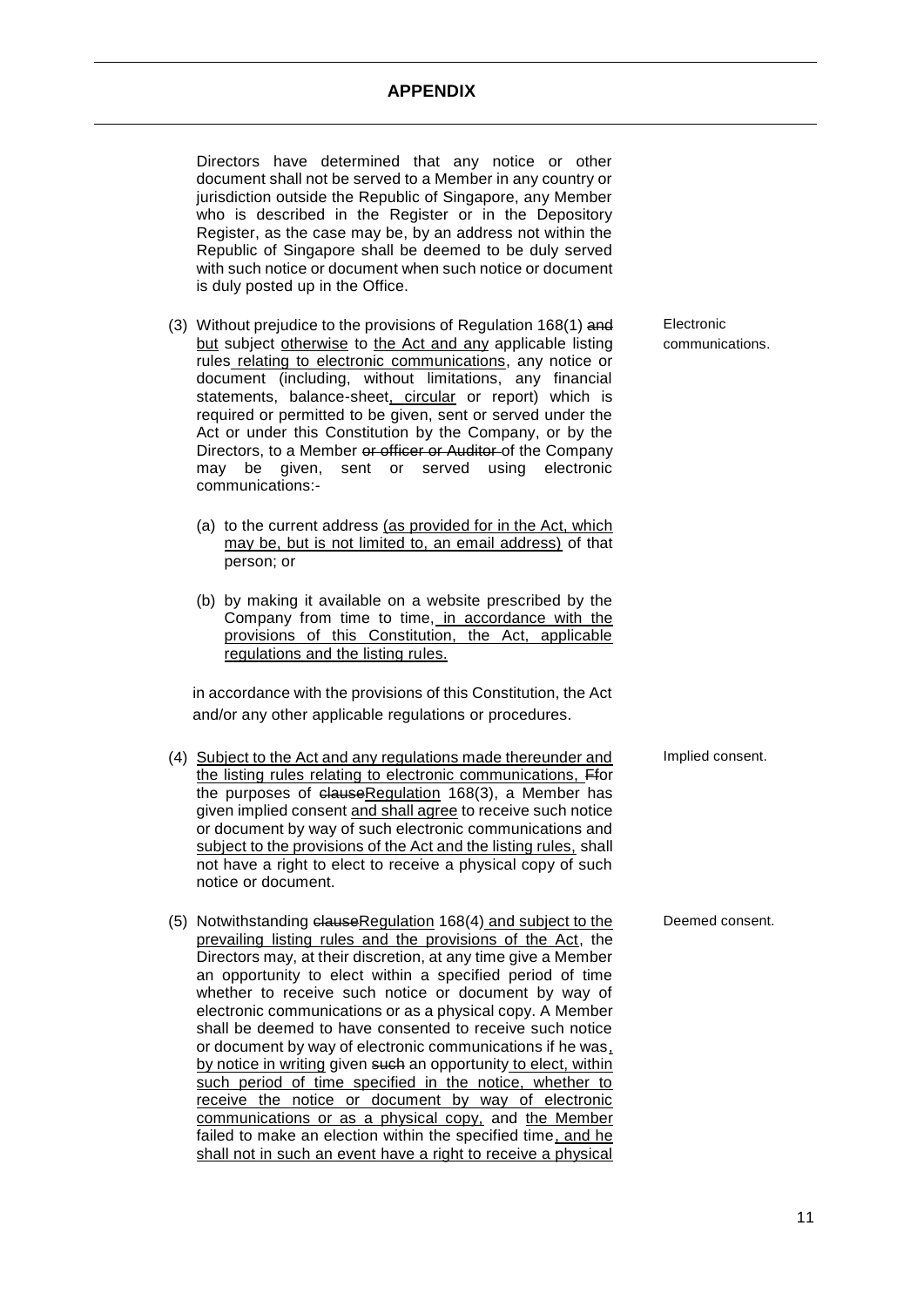#### **APPENDIX**

copy of such notice or document. The Directors shall abide by the provisions of the Act, application regulations and the applicable listing rules of the Exchange in exercising their discretion under this Regulation.

- (6) Notwithstanding Regulations 168(4) and 168(5), where a document is sent by electronic communications, the Company shall inform the Member as soon as practicable of how to request a physical copy of that document from the Company. The Company shall provide a physical copy of that document upon such request.
- (7) Where the Company uses website publication as the form of electronic communications, the Company shall separately provide a physical notification to Members notifying of the following:
	- (a) the publication of the document on the website;
	- (b) if the document is not available on the website on the date of notification, the date on which it will be available;
	- (c) the address of the website;
	- (d) the place on the website where the document may be accessed; and
	- (e) how to access the document.
- (8) Subject to the Act and the prevailing listing rules of the Exchange, where a notice or document is given, sent or served to a member by making it available on a website pursuant to Regulation 168(3)(b), the Company shall give separate notice to the member of the publication of the notice or document on that website and the manner in which the notice or document may be accessed by any one or more of the following means:
	- (a) by sending such separate notice to the Member personally or through the post pursuant to Regulation 168(1); and/or
	- (b) by sending such separate notice to the Member using electronic communications to his current address pursuant to Regulation 168(3)(a); and/or
	- (c) by way of an advertisement in the daily press; and/or
	- (d) by way of announcement on the website of the Exchange.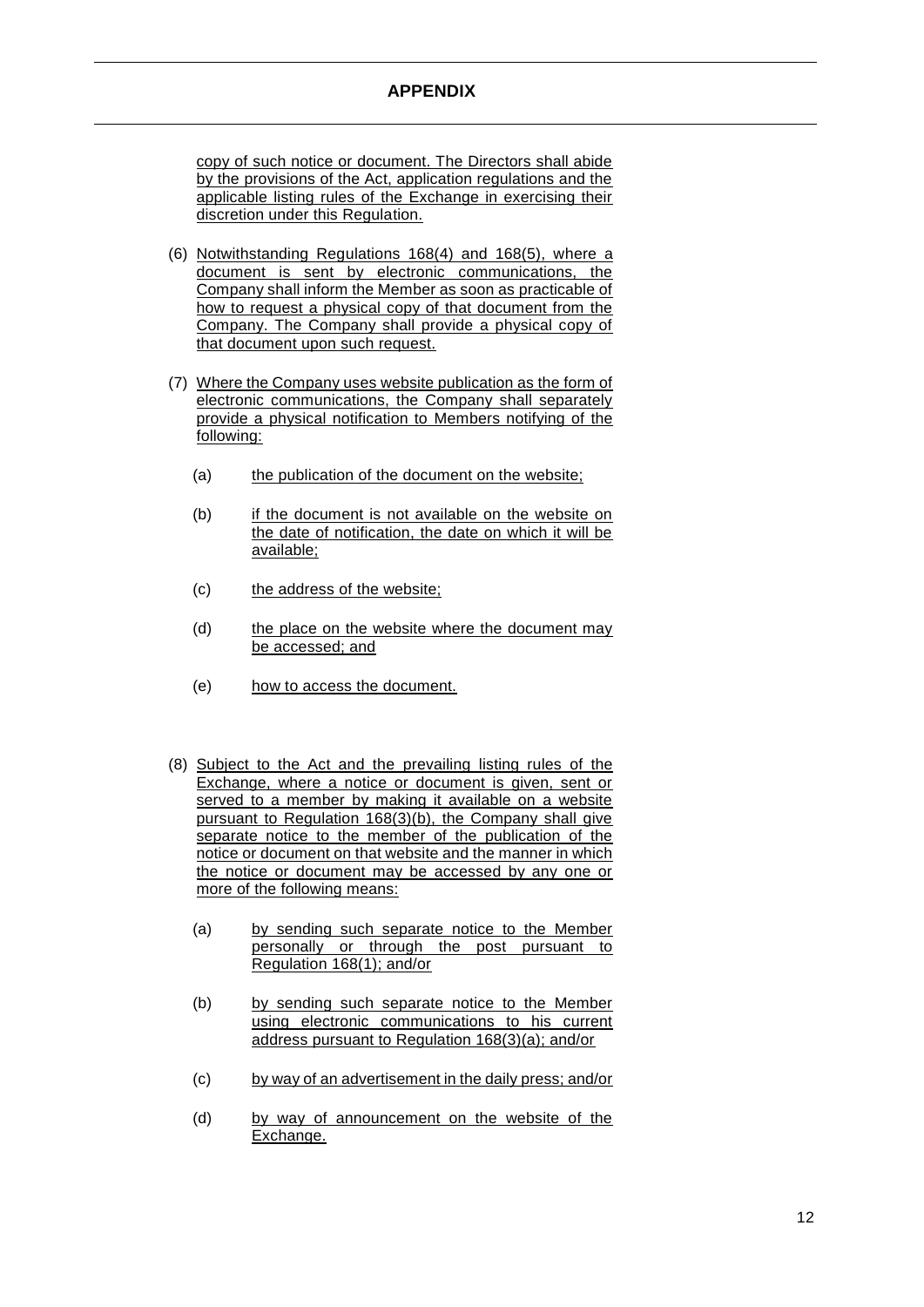### **NOTICE OF EXTRAORDINARY GENERAL MEETING**

#### **ENECO ENERGY LIMITED**

(Incorporated in the Republic of Singapore) (Company Registration Number 200301668R)

<span id="page-14-0"></span>**NOTICE IS HEREBY GIVEN** that an Extraordinary General Meeting of the shareholders of Eneco Energy Limited (the "**Company**") will be held at Crowne Plaza Changi Airport, Chengal Ballroom 2, 75 Airport Boulevard, Singapore 819664 on 14 June 2019 at 4.30 p.m. for the purpose of considering and, if thought fit, passing the following resolution which will be proposed as a special resolution, with or without any modifications:

All capitalized terms used in this Notice of EGM which are not defined herein shall, unless the context otherwise requires, have the same meanings ascribed to them in the Company's Circular to the shareholders of the Company dated 23 May 2019 (including supplements and modifications thereto) ("**Circular**").

#### **AS SPECIAL RESOLUTION**

#### **PROPOSED AMENDMENTS TO THE CONSTITUTION**

#### **THAT:**

- (a) the Constitution of the Company be and is hereby amended in the manner described in Appendix to the Circular; and
- (b) the Directors of the Company and any of them be and are hereby authorised to complete and do all such acts and things (including executing such documents as may be required) as they may consider expedient or necessary, or in the interests of the Company to give effect to this resolution as they may deem fit.

BY ORDER OF THE BOARD

#### **ENECO ENERGY LIMITED**

Aditya Wisnuwardana Seky Soeryadjaya Chief Executive Officer and Executive Director Singapore, 23 May 2019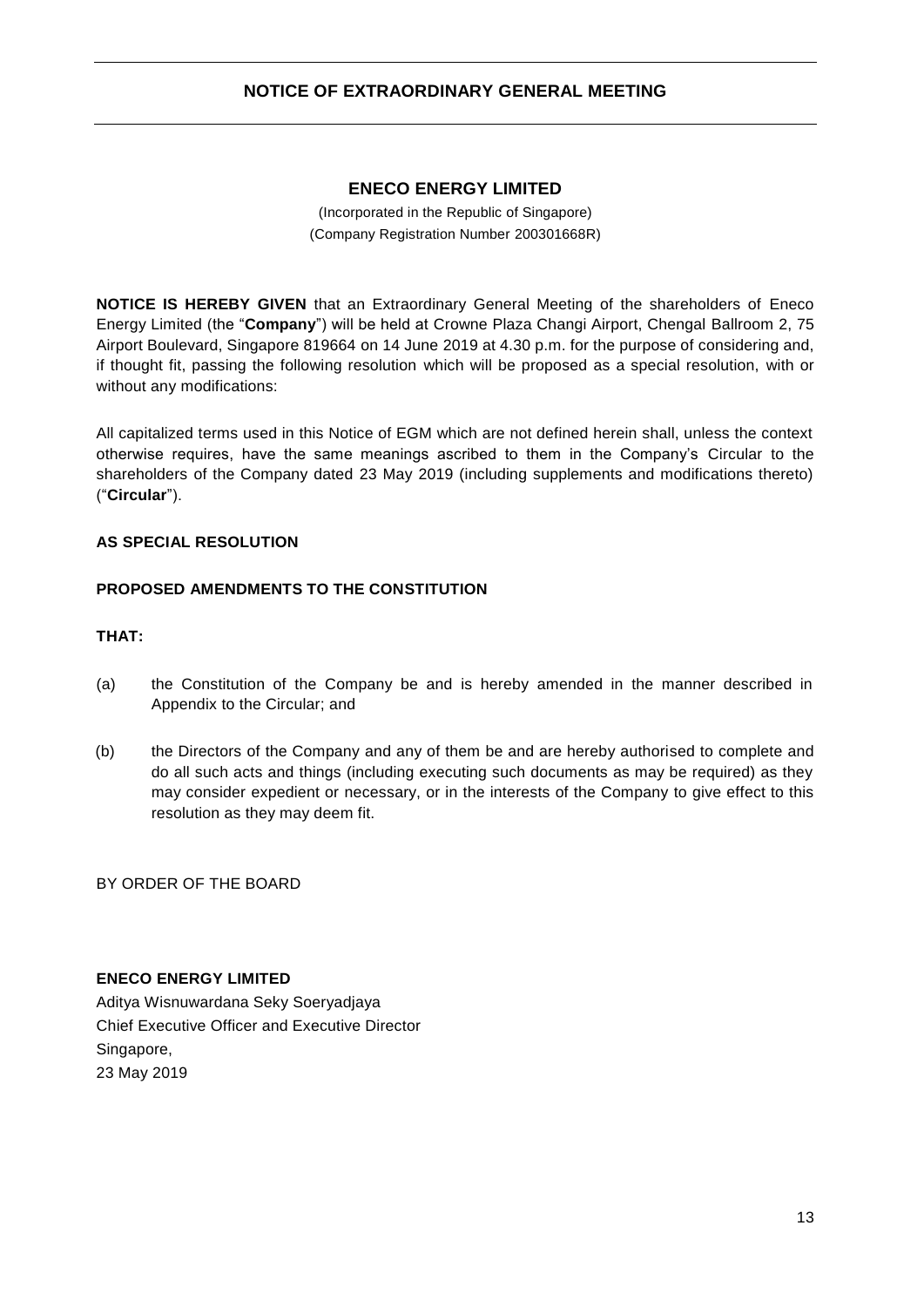### **NOTICE OF EXTRAORDINARY GENERAL MEETING**

#### **Notes:**

- 1. A Member of the Company (other than a Relevant Intermediary\*) entitled to attend and vote at the EGM is entitled to appoint not more than two (2) proxies to attend and vote in his/her stead. A proxy need not be a member of the Company.
- 2. A Relevant Intermediary may appoint more than two (2) proxies, but each proxy must be appointed to exercise the rights attached to a different share or shares held by him/her (which number and class of shares shall be specified.)
- 3. The instrument appointing a proxy must be deposited at Tricor Barbinder Share Registration Services (A division of Tricor Singapore Pte. Ltd.), either by hand at 80 Robinson Road, #11-02, Singapore 068898 or by post at 80 Robinson Road, #02-00, Singapore 068898 not less than seventy-two (72) hours before the time appointed for holding the Meeting.

\* A Relevant Intermediary is:

- (a) a banking corporation licensed under the Banking Act (Cap. 19) or a wholly-owned subsidiary of such a banking corporation, whose business includes the provision of nominee services and who holds shares in that capacity; or
- (b) a person holding a capital markets services licence to provide custodial services for securities under the Securities and Futures Act (Cap. 289) and who holds shares in that capacity; or
- (c) the Central Provident Fund Board established by the Central Provident Fund Act (Cap. 36), in respect of shares purchased under the subsidiary legislation made under that Act providing for the making of investments from the contributions and interest standing to the credit of members of the Central Provident Fund, if the Board holds those shares in the capacity of an intermediary pursuant to or in accordance with that subsidiary legislation.
- 4. PERSONAL DATA PRIVACY By submitting an instrument appointing a proxy(ies) and/or representative(s) to attend, speak and vote at the Extraordinary General Meeting and/or any adjournment thereof, a member of the Company (i) consents to the collection, use and disclosure of the member's personal data by the Company (or its agents or service providers) for the purpose of the processing and administration by the Company (or its agents or service providers) of proxies and representatives appointed for the Extraordinary General Meeting (including any adjournment thereof) and the preparation and compilation of the attendance lists, proxy lists, minutes and other documents relating to the Extraordinary General Meeting (including any adjournment thereof), and in order for the Company (or its agents or service providers) to comply with any applicable laws, listing rules, regulations and/or guidelines (collectively, the "**Purposes**"), (ii) warrants that where the member discloses the personal data of the member's proxy(ies) and/or representative(s) to the Company (or its agents or service providers), the member has obtained the prior consent of such proxy(ies) and/or representative(s) for the collection, use and disclosure by the Company (or its agents or service providers) of the personal data of such proxy(ies) and/or representative(s) for the Purposes, and (iii) agrees that the member will indemnify the Company in respect of any penalties, liabilities, claims, demands, losses and damages as a result of the member's breach of warranty. .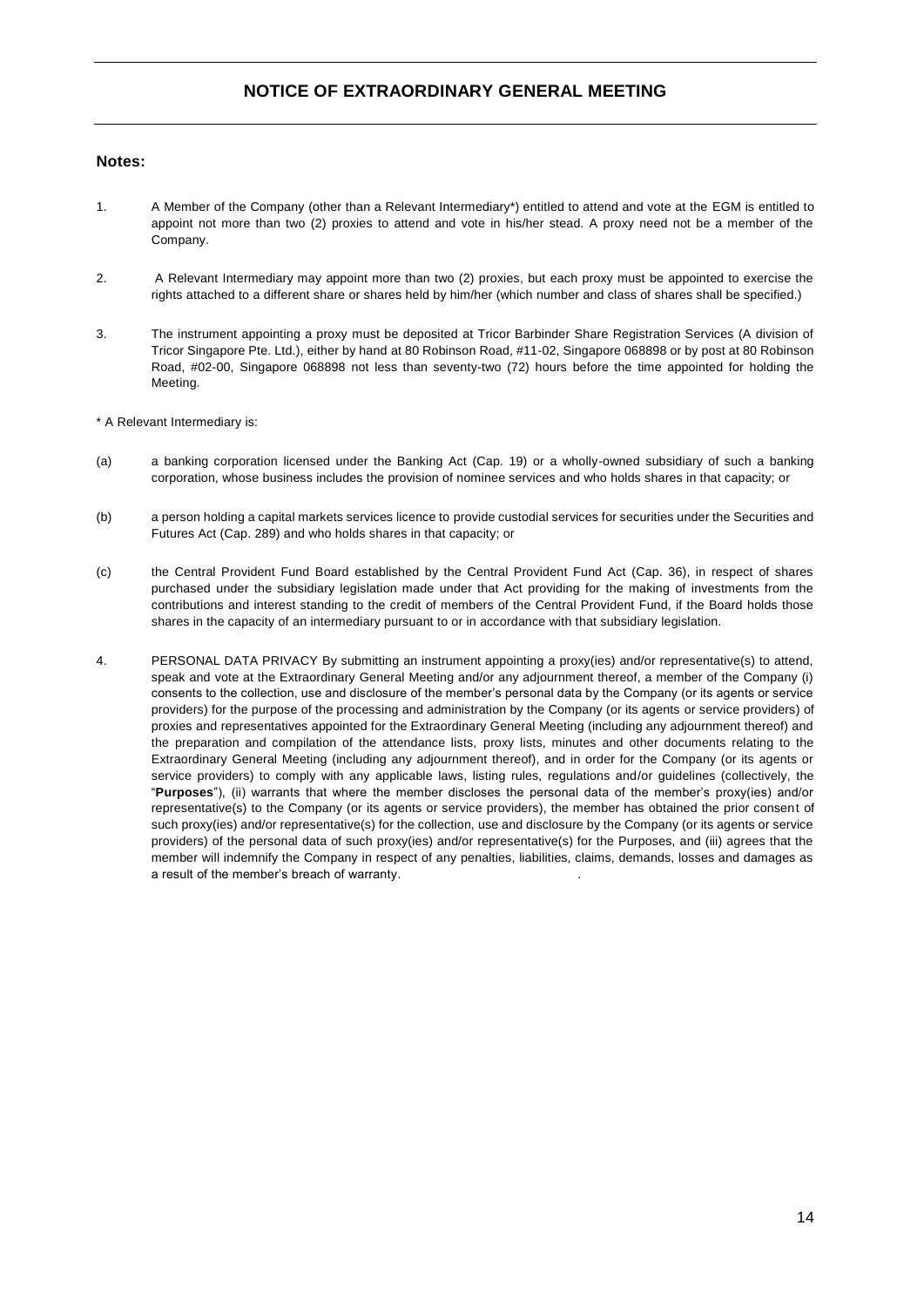# **PROXY FORM**

### **EXTRAORDINARY GENERAL MEETING**

| <b>ENECO ENERGY LIMITED</b><br>(Company Registration Number 200301668R)<br>(Incorporated in the Republic of the Singapore) | <b>IMPORTANT.</b><br>An investor who holds shares under the Central Provident Fund<br>Investment Scheme ("CPF Investor") and/or the Supplementary<br>Retirement Scheme ("SRS Investors") (as may be applicable) may<br>attend and cast his vote(s) at the Meeting in person. CPF and SRS<br>Investors who are unable to attend the Meeting but would like to vote,<br>may inform their CPF and/or SRS Approved Nominees to appoint the<br>Chairman of the Meeting to act as their proxy, in which case, the CPF<br>and SRS Investors shall be precluded from attending the Meeting.<br>2.<br>This Proxy Form is not valid for use by CPF and SRS Investors and<br>shall be ineffective for all intents and purposes if used or purported to<br>be used by them. |
|----------------------------------------------------------------------------------------------------------------------------|-----------------------------------------------------------------------------------------------------------------------------------------------------------------------------------------------------------------------------------------------------------------------------------------------------------------------------------------------------------------------------------------------------------------------------------------------------------------------------------------------------------------------------------------------------------------------------------------------------------------------------------------------------------------------------------------------------------------------------------------------------------------|
|                                                                                                                            |                                                                                                                                                                                                                                                                                                                                                                                                                                                                                                                                                                                                                                                                                                                                                                 |

(Please see notes overleaf before completing this Form)

| $\mathbf{u}$<br><b>MM</b><br>_____ | _____________<br>- - -<br>______ |
|------------------------------------|----------------------------------|
|                                    |                                  |

\_\_\_\_\_\_\_\_\_\_\_\_\_\_\_\_\_ being a member/members of **ENECO ENERGY LIMITED** (the "**Company**")**,**  hereby appoint:

| Name    | <b>NRIC / Passport Number Proportion of Shareholdings</b> |               |   |
|---------|-----------------------------------------------------------|---------------|---|
|         |                                                           | No. of Shares | % |
| Address |                                                           |               |   |

and/or (delete as appropriate)

| Name    | NRIC / Passport Number Proportion of Shareholdings |               |   |
|---------|----------------------------------------------------|---------------|---|
|         |                                                    | No. of Shares | % |
| Address |                                                    |               |   |

as \*my/our \*proxy/proxies or failing him/her\*, the Chairman of the Meeting, to attend and vote for \*me/us on \*my/our behalf at the Extraordinary General Meeting (the "**Meeting**") of the Company to be held at Crowne Plaza Chang Airport, Chengal Ballroom 2, 75 Airport Boulevard, Singapore 819664 on 14 June 2019 at 4.30 p.m. and at any adjournment thereof. \*I/We direct \*my/our \*proxy/proxies to vote for or against the Resolutions proposed at the Meeting as indicated hereunder. If no specific direction as to voting is given or in the event of any other matter arising at the Meeting and at any adjournment thereof, the \*proxy/proxies will vote or abstain from voting at \*his/her/their discretion.

#### **(Please indicate your vote "For" or "Against" with a "X" within the box provided. Otherwise please indicate the number of votes)**

| <b>Special Resolution</b>                                 | For | Against |
|-----------------------------------------------------------|-----|---------|
| To approve the Proposed Amendments to the Constitution of |     |         |
| the Company                                               |     |         |

Dated this \_\_\_\_\_\_\_\_ day of \_\_\_\_\_\_\_\_\_ 2019

**\_\_\_\_\_\_\_\_\_\_\_\_\_\_\_\_\_\_\_\_\_\_\_\_\_\_\_\_\_\_\_\_\_\_\_\_**

| Total<br>number<br>of l<br><b>Shares Held</b> | <b>No. of Shares</b> |
|-----------------------------------------------|----------------------|
| In CDP Register                               |                      |
| In Register of Members                        |                      |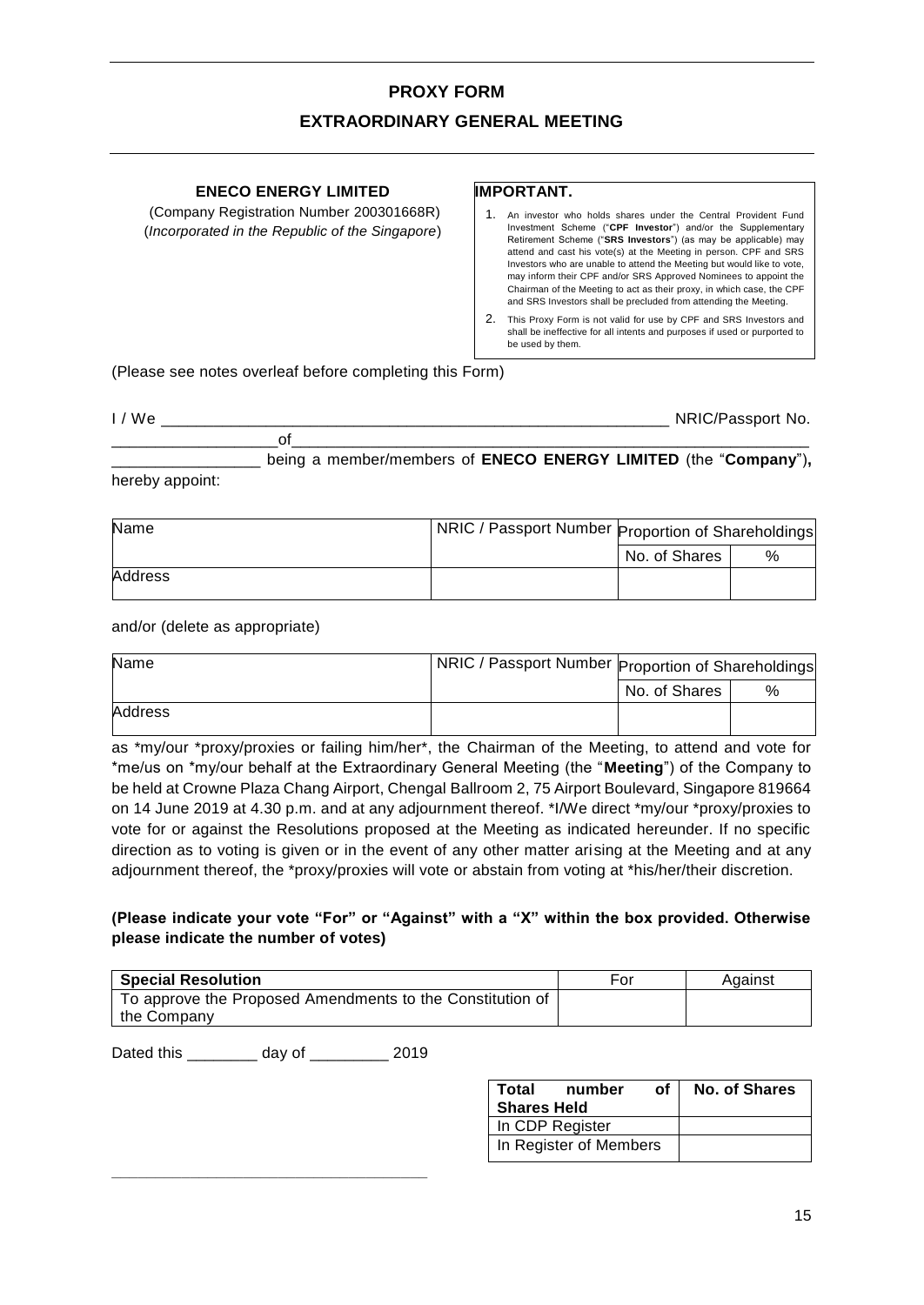# **PROXY FORM**

#### **EXTRAORDINARY GENERAL MEETING**

#### Signatures(s) of Member(s) or Common Seal **Notes:**

- 1. Please insert the total number of Shares held by you. If you have Shares entered against your name in the Depository Register (as defined in Section 81SF of the Securities and Futures Act, Chapter 289 of Singapore), you should insert that number of Shares. If you have Shares registered in your name in the Register of Members of the Company, you should insert that number of Shares. If you have Shares entered against your name in the Depository Register and Shares registered in your name in the Register of Members, you should insert the aggregate number of Shares entered against your name in the Depository Register and registered in your name in the Register of Members. If no number is inserted, the instrument appointing a proxy or proxies shall be deemed to relate to all the Shares held by you.
- 2. A member of the Company (other than a Relevant Intermediary\*), entitled to attend and vote at a Meeting of the Company is entitled to appoint one (1) or two (2) proxies to attend and vote in his/her stead. A proxy need not be a member of the Company.
- 3. Where a member (other than a Relevant Intermediary\*) appoints two (2) proxies, the appointments shall be invalid unless he/she specifies the proportion of his/her shareholding (expressed as a percentage of the whole) to be represented by each proxy.
- 4. A Relevant Intermediary may appoint more than two (2) proxies, but each proxy must be appointed to exercise the rights attached to a different share or shares held by him (which number or class of shares shall be specified).
- 5. Subject to note 9, completion and return of this instrument appointing a proxy shall not preclude a member from attending and voting at the Meeting. Any appointment of a proxy or proxies shall be deemed to be revoked if a member attends the Meeting in person, and in such event, the Company reserves the right to refuse to admit any person or persons appointed under the instrument of proxy to the Meeting.
- 6. The instrument appointing a proxy or proxies must be deposited at Tricor Barbinder Share Registration Services (A division of Tricor Singapore Pte. Ltd.), either by hand at 80 Robinson Road, #11-02, Singapore 068898 or by post at 80 Robinson Road, #02-00, Singapore 068898 not less than seventy-two (72) hours before the time appointed for the Meeting.
- 7. The instrument appointing a proxy or proxies must be under the hand of the appointor or of his attorney duly authorised in writing. Where the instrument appointing a proxy or proxies is executed by a corporation, it must be executed either under its seal or under the hand of an officer or attorney duly authorised. Where the instrument appointing a proxy or proxies is executed by an attorney on behalf of the appointor, the letter or power of attorney or a duly certified copy thereof must be lodged with the instrument.
- 8. A corporation which is a member may authorise by resolution of its Directors or other governing body such person as it thinks fit to act as its representative at the Meeting, in accordance with Section 179 of the Companies Act, Chapter 50 of Singapore, and the person so authorised shall upon production of a copy of such resolution certified by a Director of the corporation to be a true copy, be entitled to exercise the powers on behalf of the corporation so represented as the corporation could exercise in person if it were an individual.
- 9. An investor who holds shares under the Central Provident Fund Investment Scheme ("**CPF Investor**") and/or the Supplementary Retirement Scheme ("**SRS Investors**") (as may be applicable) may attend and cast his/her vote(s) at the Meeting in person. CPF and SRS Investors who are unable to attend the Meeting but would like to vote, may inform their CPF and/or SRS Approved Nominees to appoint the Chairman of the Meeting to act as their proxy, in which case, the CPF and SRS Investors shall be precluded from attending the Meeting.
- A Relevant Intermediary is:
- (a) a banking corporation licensed under the Banking Act (Cap. 19) or a wholly-owned subsidiary of such a banking corporation, whose business includes the provision of nominee services and who holds shares in that capacity; or
- (b) a person holding a capital markets services licence to provide custodial services for securities under the Securities and Futures Act (Cap. 289) and who holds shares in that capacity; or
- (c) the Central Provident Fund Board established by the Central Provident Fund Act (Cap. 36), in respect of shares purchased under the subsidiary legislation made under that Act providing for the making of investments from the contributions and interest standing to the credit of members of the Central Provident Fund, if the Board holds those shares in the capacity of an intermediary pursuant to or in accordance with that subsidiary legislation.

#### **Personal Data Privacy:**

By submitting an instrument appointing a proxy(ies) and/or representative(s), the member accepts and agrees to the personal data privacy terms set out in the Notice of Extraordinary General Meeting dated 23 May 2019.

#### **IMPORTANT: PLEASE READ NOTES ON THE REVERSE**